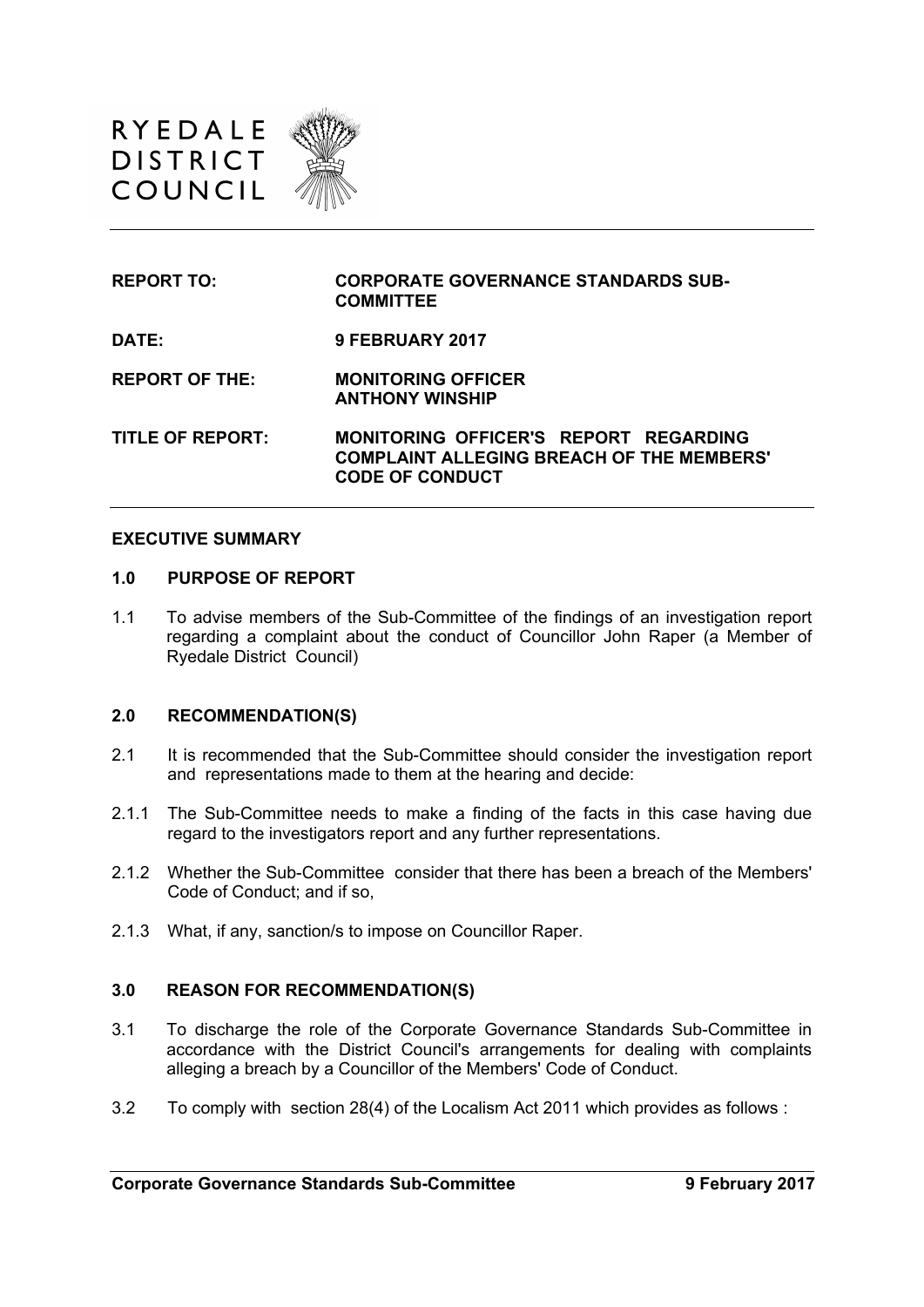*28 Codes of conduct*

*(4)A failure to comply with a relevant authority's code of conduct is not to be dealt with otherwise than in accordance with arrangements made under subsection [\(6\)](http://www.legislation.gov.uk/ukpga/2011/20/section/28/enacted#section-28-6)*

The Council's arrangements state that every complaint about a Councillor relating to the code will be received by the Monitoring Officer and determined in accordance with various steps set out in those arrangements. These include the determination of a complaint referred for investigation by a hearings panel of three members where the investigator reaches the conclusion that there has been a breach of the Members' Code of Conduct and local resolution is not appropriate.

#### **4.0 SIGNIFICANT RISKS**

- 4.1 The main risks identified in this Report which could potentially affect the Council achieving its objectives are as follows:
- 4.2 Positive:
- 4.2.1 Being seen to enforce the Members' Code of Conduct appropriately will have a positive effect on the future conduct of members and will improve the confidence of the public in the Council.
- 4.3 Negative
- 4.3.1 Failure to enforce the Members' Code of Conduct appropriately will have an adverse effect on the future conduct of members and will adversely affect the confidence of the public in the Council.

#### **REPORT**

#### **5.0 BACKGROUND AND INTRODUCTION**

- 5.1 The Corporate Governance Standards Sub-Committee is required to consider complaints referred to it where a member of a Council in the District is alleged to have breached the Members' Code of Conduct. The Code of Conduct is attached at Appendix 1. One such complaint has been received about Councillor Raper.
- 5.2 The Complaint was considered by the Monitoring Officer (in consultation with the Independent Person) and he decided to refer the complaint for investigation.
- 5.3 The Monitoring Officer appointed an investigator to carry out the investigation.

#### **6.0 POLICY CONTEXT**

6.1 Maintaining appropriate standards of member conduct contributes indirectly to all Corporate Priorities.

#### **7.0 REPORT DETAILS**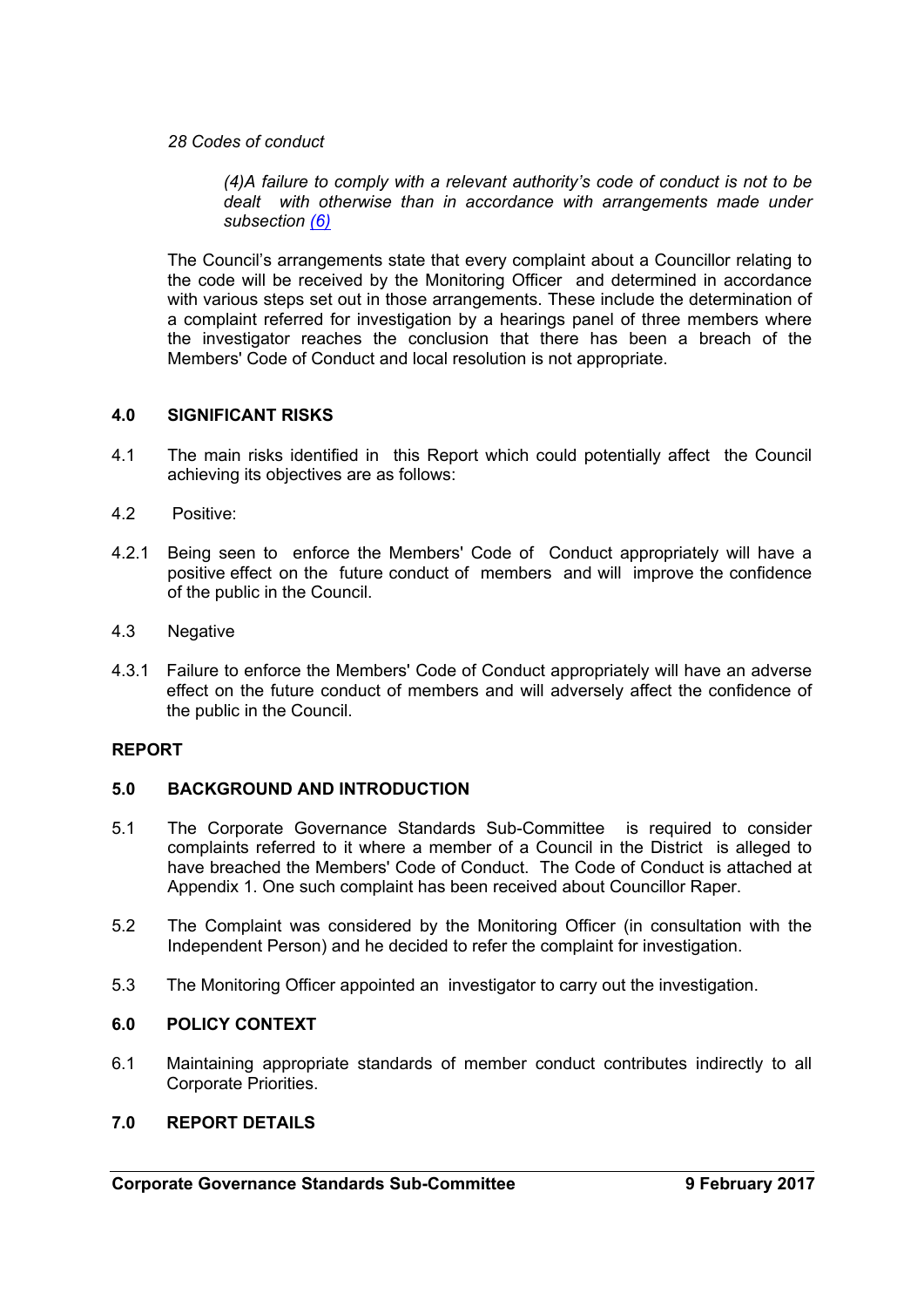- 7.1 A complaint was received about the conduct of Councillor John Raper, a Member of Ryedale District Council, from Councillor Luke Ives. The complaint concerns Councillor John Raper's alleged behaviour at a Council meeting on 8 December 2016 The allegation against Councillor John Raper are summarised in the Investigator's Report which is attached at Appendix 2.
- 7.2 The complaint is within the jurisdiction of the Corporate Governance Standards Sub-Committee.
- 7.3 The investigator appointed by the Monitoring Officer investigated the allegations referred to at 8.1 above and concluded that it did amount to a breach of the District Council's Code of Conduct for Councillors ("the Code").
- 7.4 The Sub-Committee is required to determine the complaint. It must first consider its finding of facts and second whether there has been a breach of the Members' Code of Conduct. If so, the Sub-Committee should then consider what, if any, sanction to impose on the Councillor.
- 7.5 The following matters are apparent from the Investigators report :
	- It is very clear that the member was acting in an official capacity as a District **Councillor**
	- The law on voting is clear
	- The facts are agreed
	- The provision in the Members' Code of Conduct is clear
	- Councillor Raper concedes that his actions were wrong.
- 7.6 The sanctions open to the Committee are as follows :

*"2. Sanctions*

*In the event that the Corporate Governance Standards Sub-Committee makes a finding of a failure to observe the Code of Conduct it may impose any or all of the following sanctions:*

*(a) Issue a letter of censure to the Member and where appropriate require an apology to be given to the complainant.*

*(b) Recommend to the Member's Group Leader that he/she be removed from any or all Committees or Sub-Committees of the Council.*

*(c) Instruct the Monitoring Officer to arrange training for the Member.*

*The Panel has no power to suspend or disqualify the Member or to withdraw allowances. "*

7.7 If the Corporate Governance Standards Sub-Committee considers that the above sanctions are not adequate, the Sub-Committee may make recommendations to Council on sanctions. When appointing three Members to the Corporate Governance Standards Sub-Committee, the Overview and Scrutiny Committee meeting on 26 January 2017 resolved that if the Sub-Committee wished to make recommendations to Council on sanctions it could do so.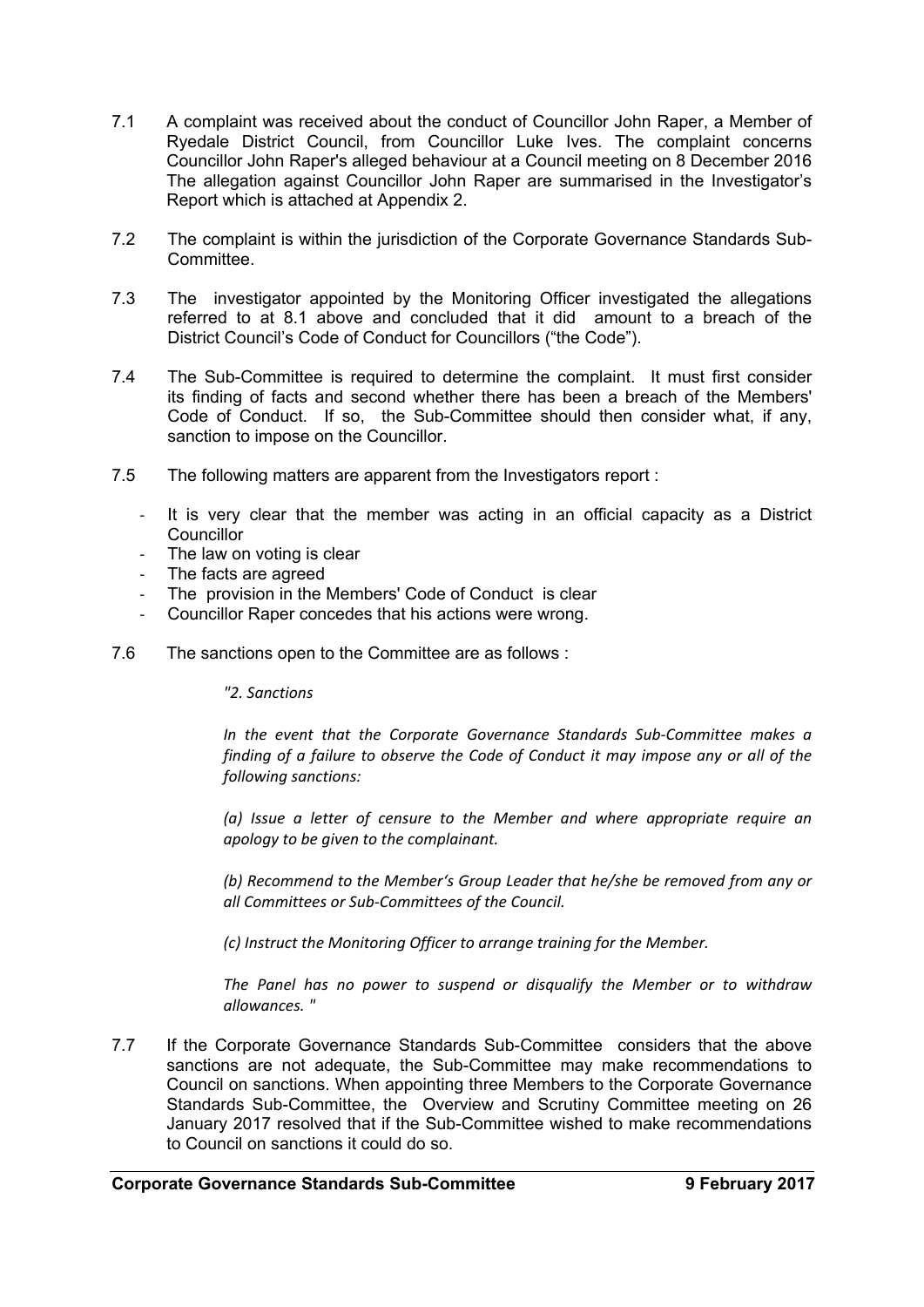#### **8.0 IMPLICATIONS**

- 8.1 The following implications have been identified:
	- a) Financial

There are no financial issues arising from this Report.

b) Legal

(i)The Sub-Committee is required to determine complaints referred to it where a member of a Council in the District is alleged to have breached the Members' Code of Conduct for Members under the provisions of the Localism Act 2011; and

(ii) The Member about whom the complaint has been made has the right to a fair hearing. The Sub Committee procedures fulfil this role.

c) Other (Equalities, Staffing, Planning, Health & Safety, Environmental, Crime & Disorder)

The subject of this Report is not a policy, strategy, function or service that is new or being revised. An equality impact assessment is not required.

#### **K.A.Winship Council Solicitor**

# **Job Title Council Solicitor & Monitoring Officer**

| <b>Author:</b>  | Anthony Winship, Monitoring Officer's Report Regarding<br>Complaint |  |
|-----------------|---------------------------------------------------------------------|--|
| Telephone No:   | 01653 600666 ext: 267                                               |  |
| E-Mail Address: | anthony winship @ryedale.gov.uk                                     |  |

#### **Background Papers: None**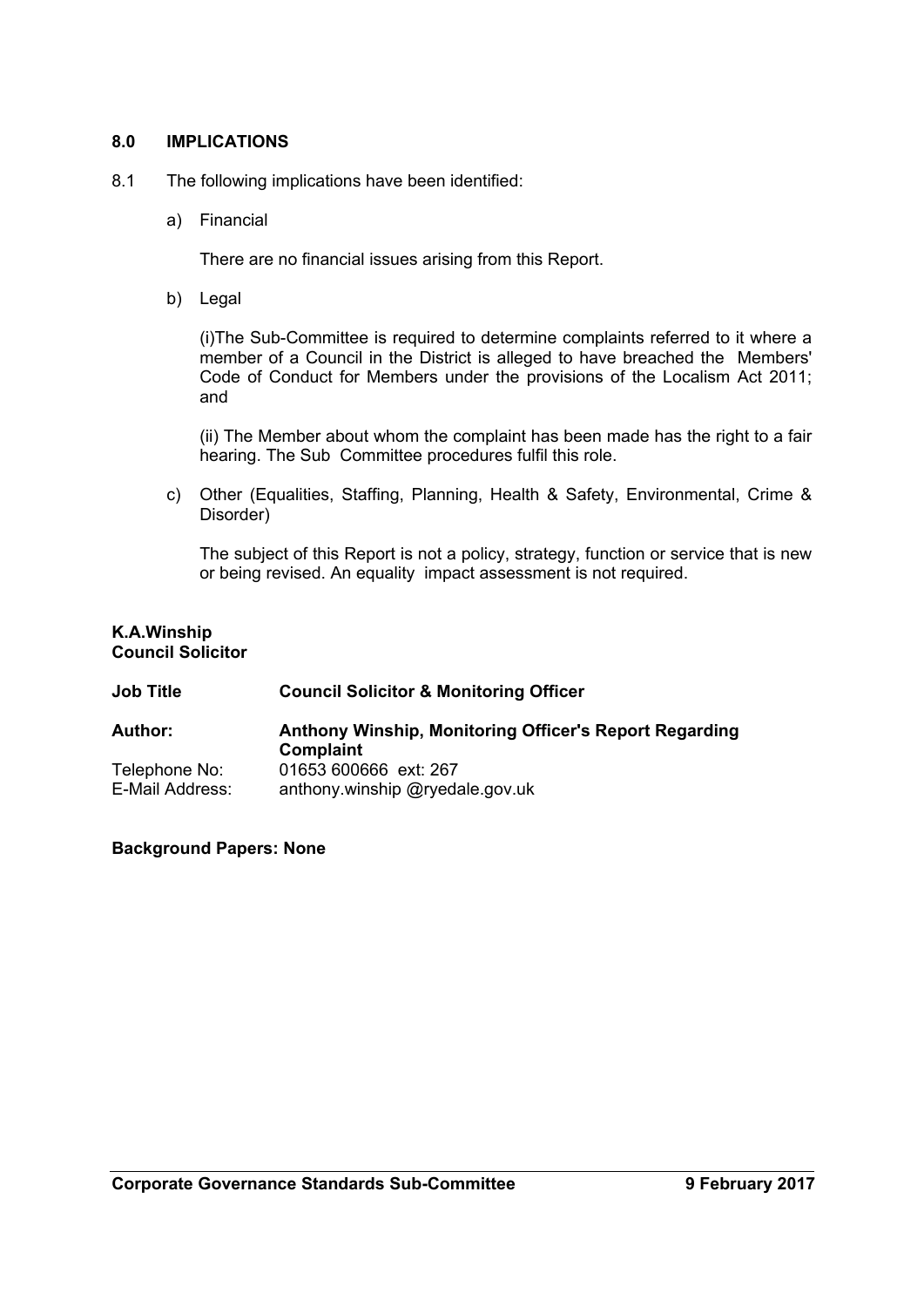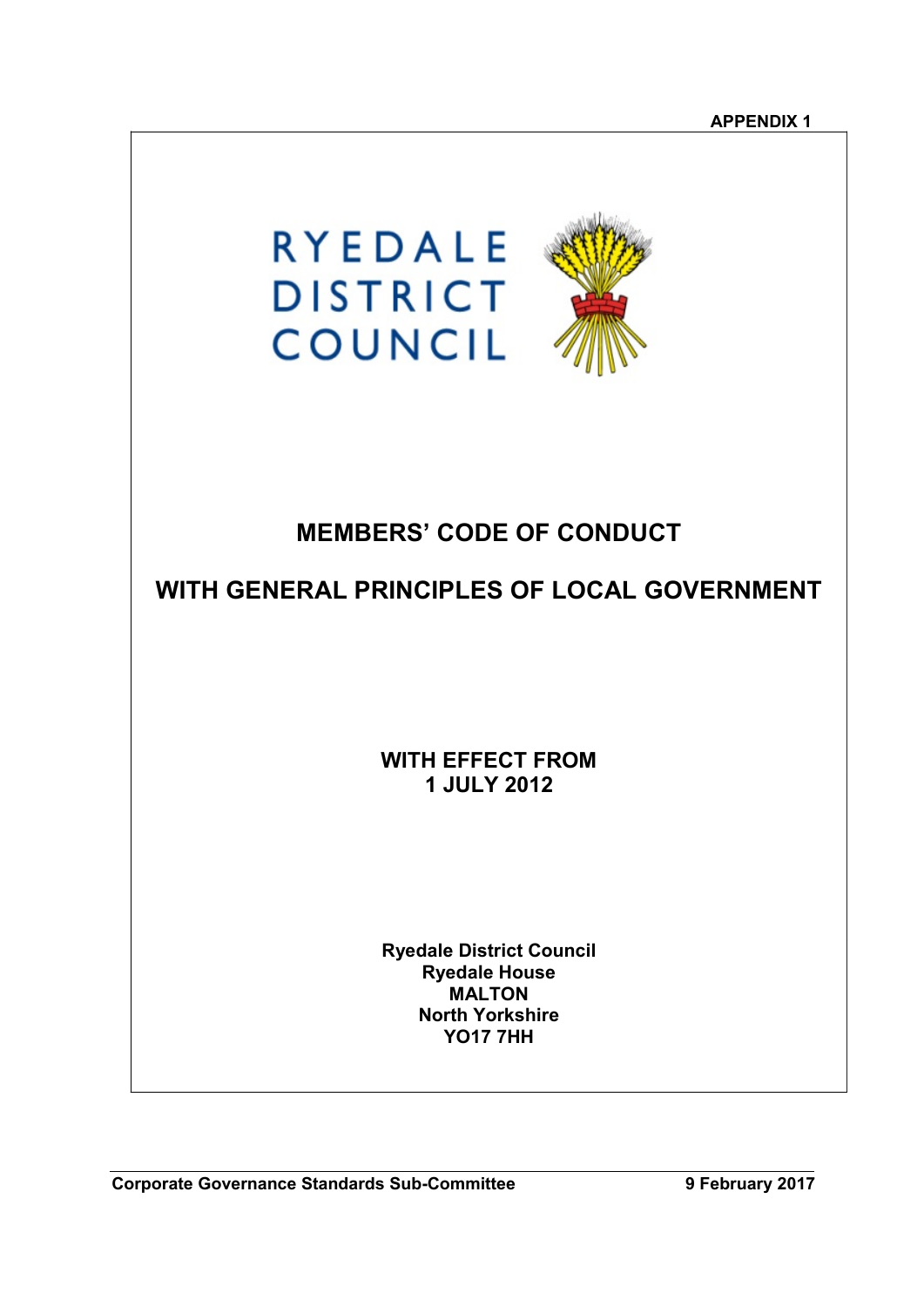# **CONTENTS**

|    |                                               | <b>Page</b> |
|----|-----------------------------------------------|-------------|
| 1. | <b>Introduction</b>                           |             |
| 2. | <b>General Principles of Local Government</b> | 5           |
| 3. | <b>Members' Code of Conduct</b>               | 5           |

| Version | <b>Author</b> | <b>Date</b>      | <b>Comments</b>                 |
|---------|---------------|------------------|---------------------------------|
|         | Anthony       | <b>July 2007</b> |                                 |
|         | Winship       |                  |                                 |
|         | Anthony       | <b>June 2008</b> | <b>Local Assessment Changes</b> |
|         | Winship       |                  |                                 |
|         | Anthony       | May 2012         | Localism Act 2011 Changes       |
|         | Winship       |                  |                                 |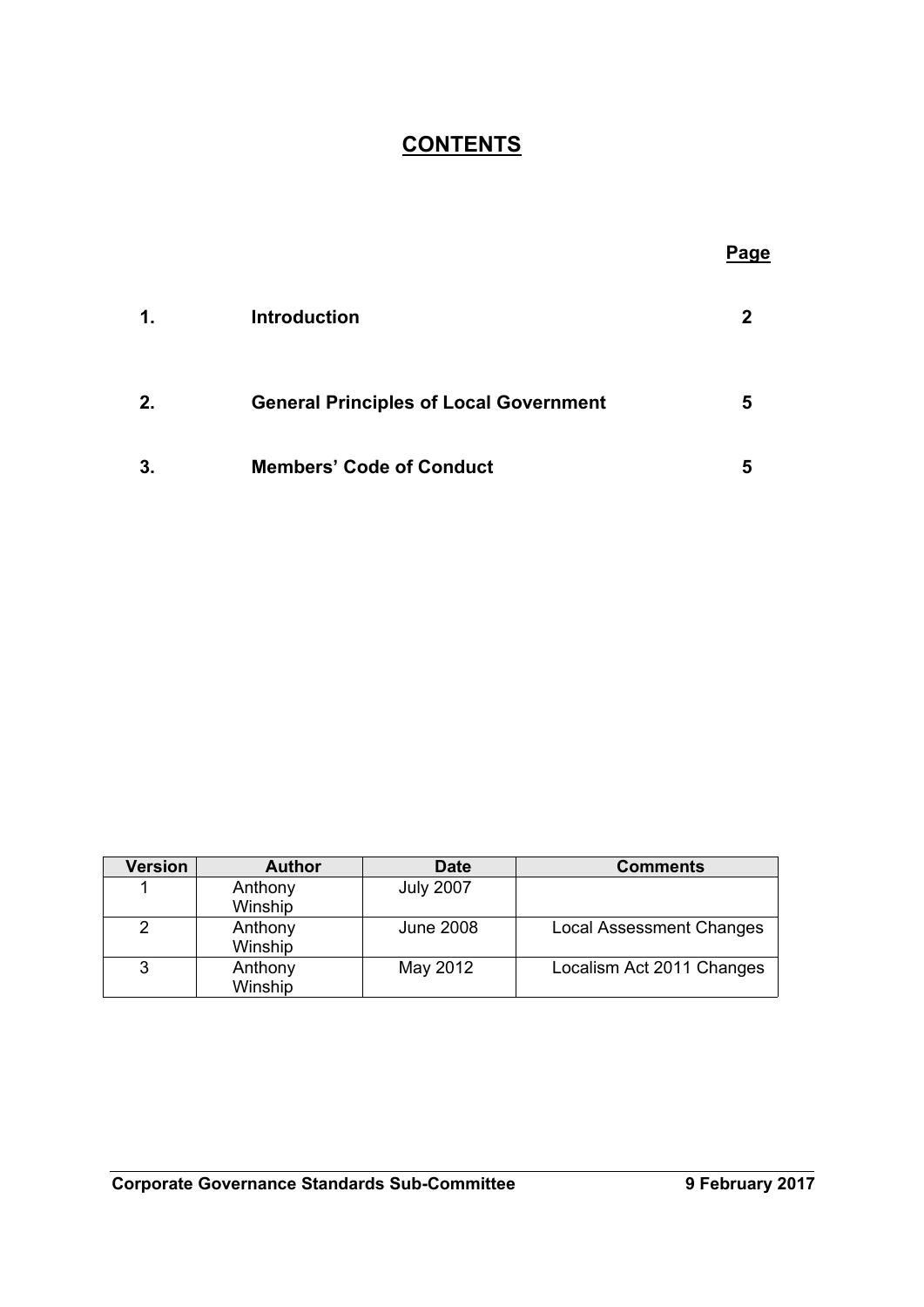## **RYEDALE DISTRICT COUNCIL**

## **LOCALISM ACT 2011 – CHAPTER 7 OF PART I**

## **CODE OF CONDUCT FOR COUNCILLORS**

## **WITH GENERAL PRINCIPLES OF LOCAL GOVERNMENT**

## **EFFECTIVE FROM 1 JULY 2012**

## **[Adopted by resolution at a Meeting of Ryedale District Council held on 19 May 2012]**

## **INTRODUCTION**

The District Council adopted its first Code of Conduct in accordance with section 51 of the Local Government Act 2000 on 10 January 2002.

The new code was adopted pursuant to Section 27 of the Localism Act 2011 by a Council Meeting on 19 May 2012 with effect from 1 July 2012.

## **Principles and Outcomes**

The Code of Conduct is a principles based, outcomes focussed Code of Conduct which is in the following three parts:-

- (i) Part 1 Principles at page 5
- (ii) Part 2 The outcomes the principles seek to achieve at page 6
- (iii) Part 3 Interests at page 7

The Code of Conduct sets out seven mandatory principles which apply to Member conduct. They originate from the Seven Principles of Public Life (the 7 Nolan principles) that Lord Nolan included in his report called *"Standards in Public Life"* published in July 1997. They are the key ethical requirements for Members and co-opted Members who are involved in Local Government. Members and co-opted Members must abide by these principles and use them as their starting point when faced with an ethical dilemma. Where two or more of these principles come into conflict then the principle which takes precedence is the one which best serves the public interest in the particular circumstance, especially the public interest in the proper administration of Local Government.

Outcomes are mandatory and achieving them should help to ensure compliance with the Principles.

Absent from the Code of Conduct are the 'indicative behaviours' that are required to produce the outcomes. However, many 'indicative behaviours' are already incorporated in the Council's existing documentation, for example, dealing with member-officer relations, use of Council resources, information management, protocol on the disclosure of confidential information, standing orders, and the Planning Code of Practice etc.

## **To whom does it apply?**

#### **Corporate Governance Standards Sub-Committee 9 February 2017**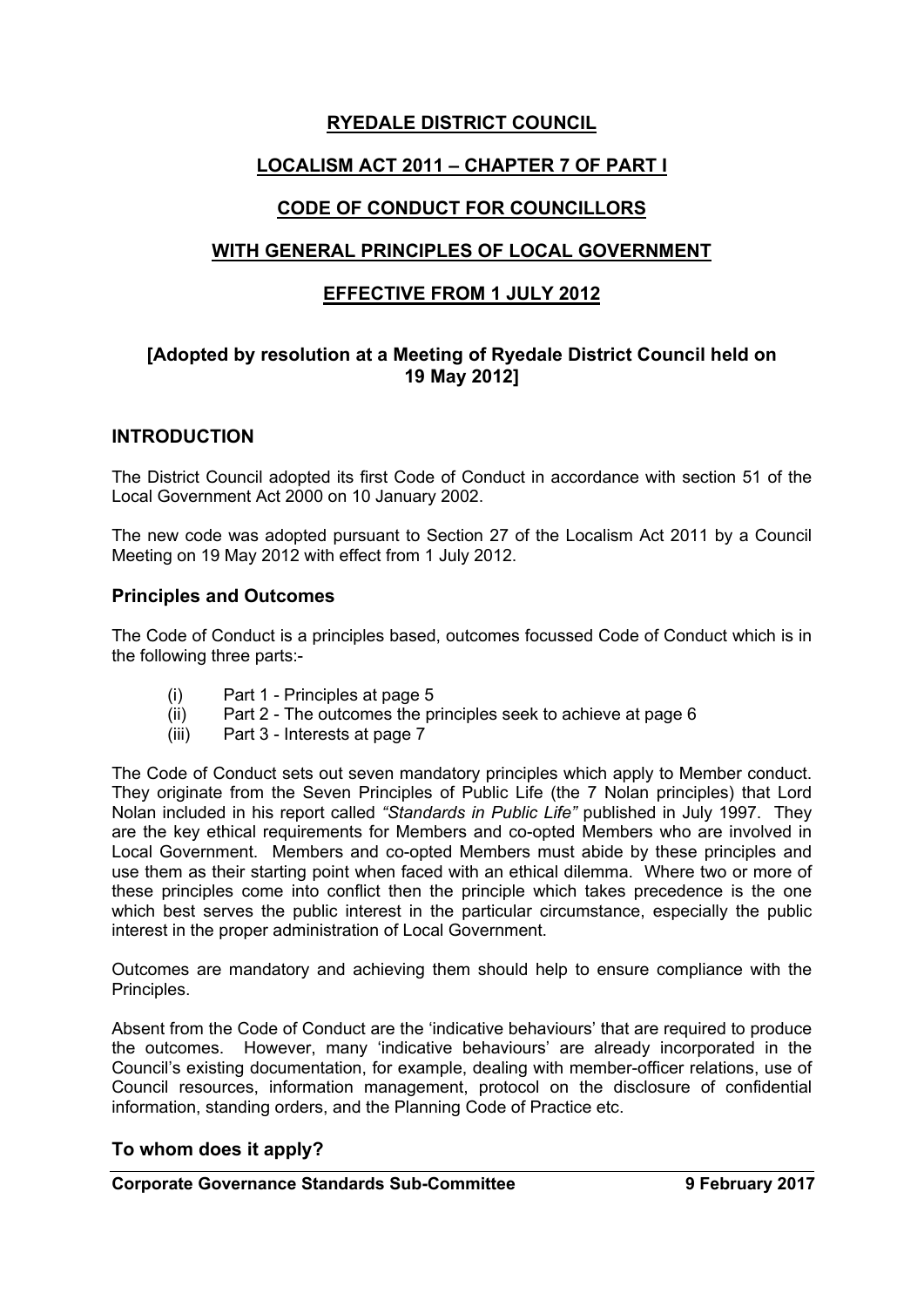It applies to both Members who are councillors and to co-opted members of committees or sub-committees of the District Council.

This Code of Conduct is expressed in the first person to make explicit the personal responsibility that each individual Member has to comply with the provisions of the Code of **Conduct** 

#### **Written Undertaking**

All Councillors upon election should undertake to observe the Code when entering into the statutory declaration of acceptance of office. All new co-opted members of committees or sub-committees of the District Council (provided that they have voting rights) should sign an undertaking to observe the Code before acting as a member.

## **The Purpose of the Code**

The Code defines the standards of conduct which will be required of Members of the District Council in carrying out their duties, and in their relationships with the District Council and the District Council's officers. The Code represents the standards against which the public, their fellow members, the Local Government Ombudsman and the Council's Overview and Scrutiny Committee meeting as a Corporate Governance Committee will judge their conduct.

## **Raising Concerns**

If any person has a complaint or concern about the conduct of a Member of the Council in relation to the Code of Conduct, s/he can submit a complaint using our complaint form *Complaint Form: Code of Conduct for Members.* Before completing the complaint form you are advised to read the notes *Code of Conduct for Members: Information for Potential Complainants.*

Both these documents may be seen on the Council's web site. Alternatively copies of these documents are available direct from Legal Services on (01653) 600666 extension 255 or via e-mail at legal@ryedale.gov.uk

#### **The purpose of the General Principles**

The general principles underpin the Code of Conduct for Members and are included as a preamble for completeness.

## **The Council's Overview and Scrutiny Committee (meeting as a Corporate Governance Committee)**

Responsibility for discharging the District Council's duty to promote and maintain high standards of conduct has been delegated to the Overview and Scrutiny Committee.

The Overview and Scrutiny Committee for the District Council is the Overview and Scrutiny Committee (meeting as a Corporate Governance Committee) appointed by the District Council. It comprises nine elected Members. Two Independent persons are available to advise.

Further details about the Committee can be obtained from:-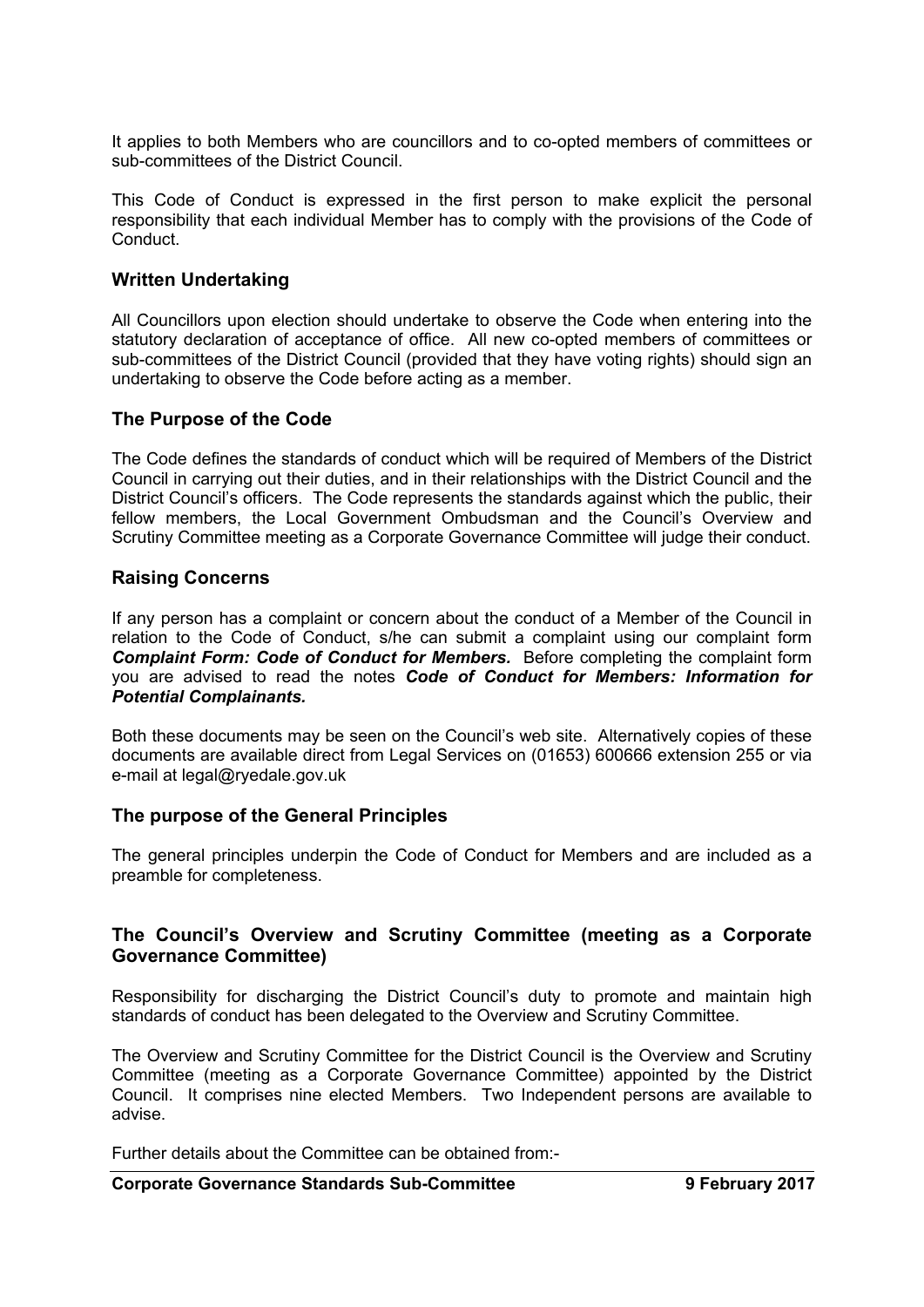Council Solicitor Ryedale District Council Ryedale House Malton North Yorkshire YO17 7HH

Telephone: (01653) 600666 Ext: 267<br>Fax: 01653 696801 Fax: 01653 696801<br>Email: anthony.winshi Email: [anthony.winship@ryedale.gov.uk](mailto:anthony.winship@ryedale.gov.uk)<br>Internet: www.ryedale.gov.uk [www.ryedale.gov.uk](http://www.ryedale.gov.uk/)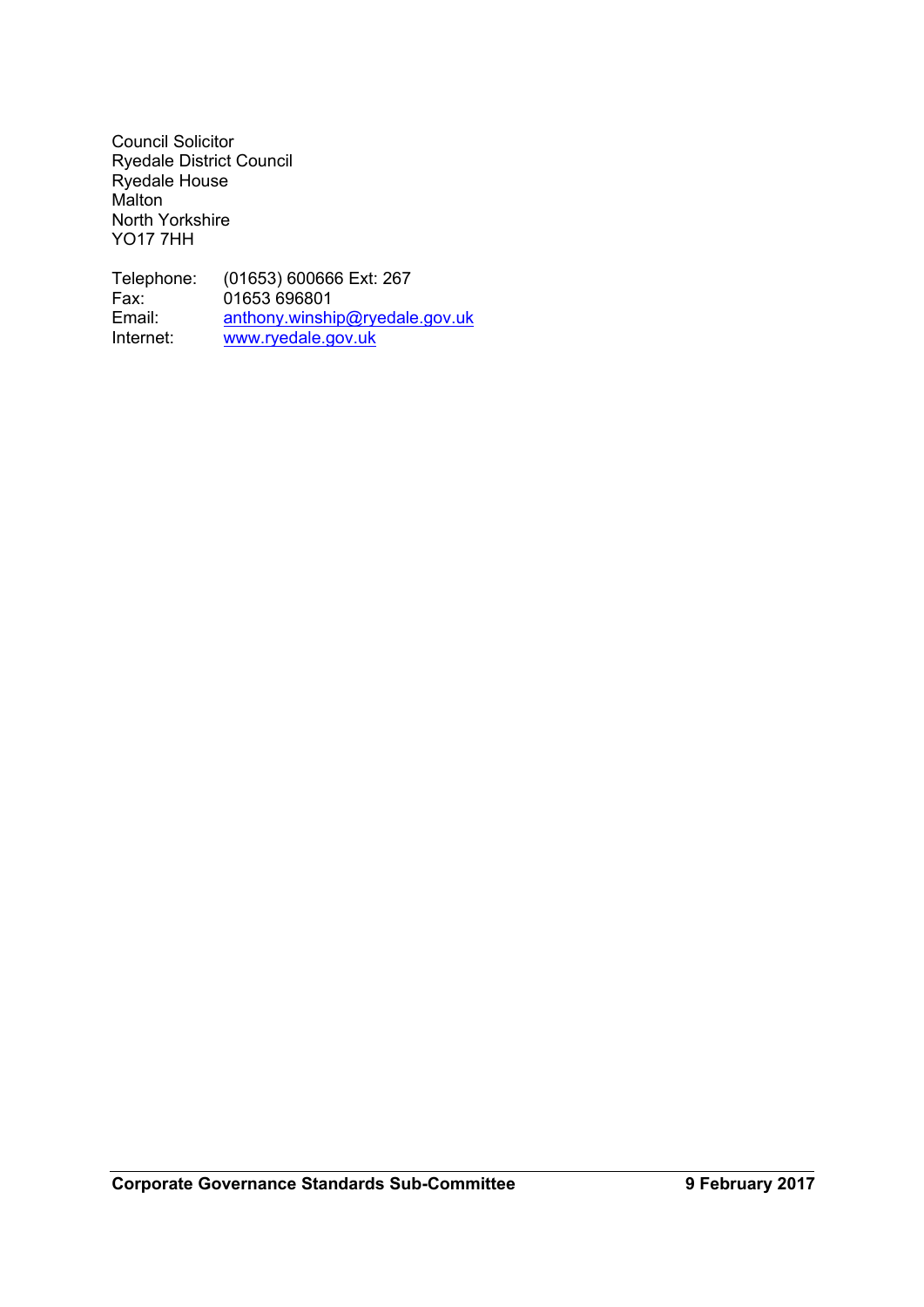## **CODE OF CONDUCT FOR MEMBERS**

## **Preamble**

### **General Principles of Local Government Conduct**

**These are the General Principles of Local Government Conduct that have been approved by Parliament and underpin the Code of Conduct for Councillors.**

#### **Background**

- 1. Under section 28 of the Localism Act 2011, Parliament has specified the principles which are to govern the conduct of councillors and voting co-optees.
- 2. The code of conduct for councillors and voting co-optees must be consistent with these principles.
- 3. Members must take account of these principles. The Hearing Panel established to deal with complaints, the Local Government Ombudsman and the Courts may have regard to these principles when dealing with complaints against Members or scrutinising the procedures or decisions of the Council and its Committees.

### **Application**

This Code of Conduct applies to you whenever you are acting in your capacity as a member of Ryedale District Council, including –

- 1.1 At formal meetings of the Council, its Committees and Sub-Committees
- 1.2 When acting as a representative of the authority
- 1.3 In discharging your functions as a Ward Councillor
- 1.4 At briefing meetings with officers and
- 1.5 At site visits
- 1.6 When corresponding with the authority other than in a private capacity

## **PART 1 - PRINCIPLES**

As a member or co-opted member of Ryedale District Council I have a responsibility to represent the community and work constructively with our staff and partner organisations to secure better social, economic and environmental outcomes for all.

In accordance with the Localism Act provisions, when acting in this capacity I am committed to behaving in a manner that is consistent with the following principles to achieve best value for our residents and maintain public confidence in this authority:-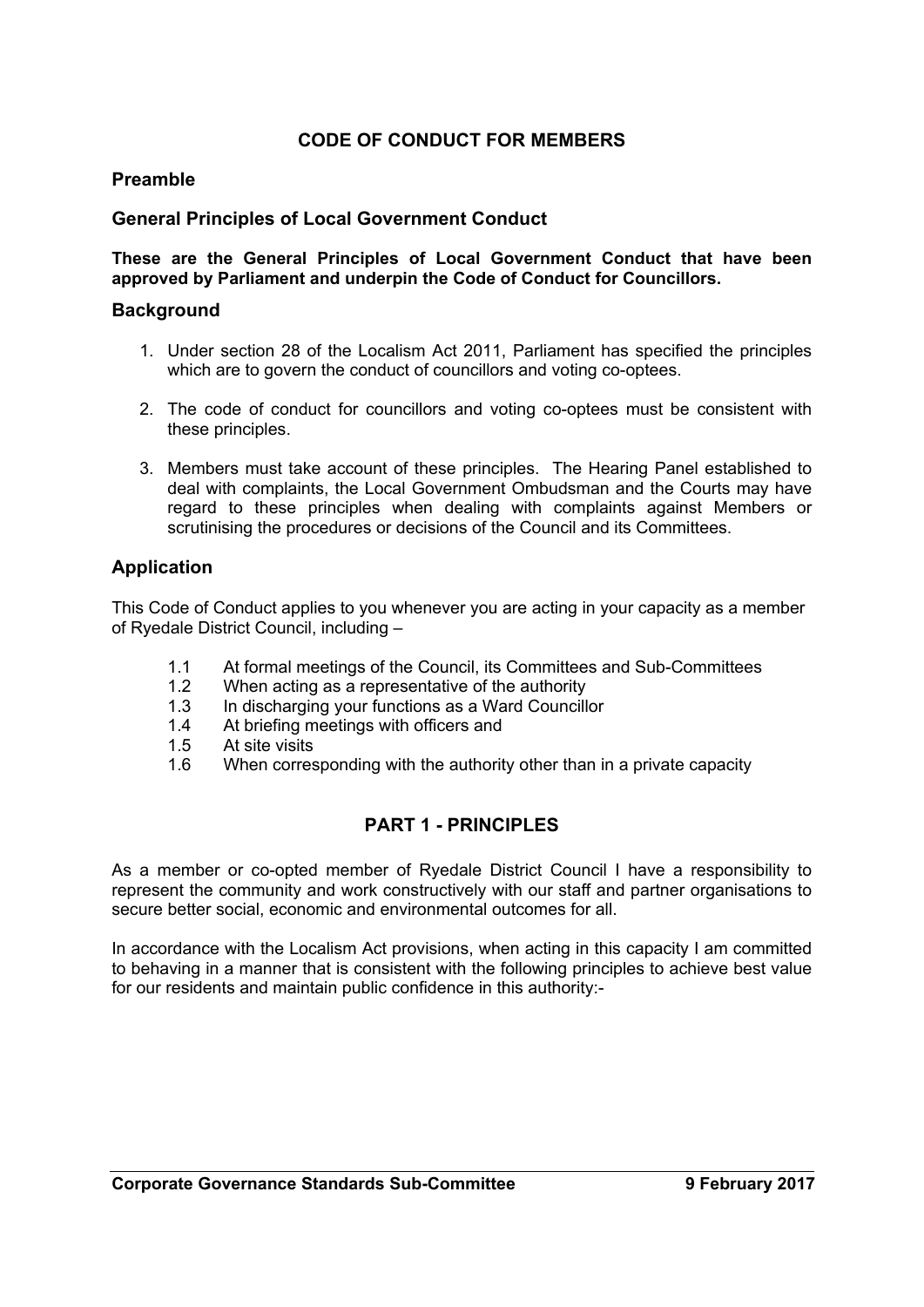#### **SELFLESSNESS**

Holders of public office should act solely in terms of the public interest. They should not do so in order to gain financial or other material benefits for themselves, their family, or their friends.

#### **INTEGRITY**

Holders of public office should not place themselves under any financial or other obligation to outside individuals or organisations that might seek to influence them in the performance of their official duties.

#### **OBJECTIVITY**

In carrying out public business, including making public appointments, awarding contracts, or recommending individuals for rewards and benefits, holders of public office should make choices on merit.

#### **ACCOUNTABILITY**

Holders of public office are accountable for their decisions and actions to the public and must submit themselves to whatever scrutiny is appropriate to their office.

#### **OPENNESS**

Holders of public office should be as open as possible about all the decisions and actions that they take. They should give reasons for their decisions and restrict information only when the wider public interest clearly demands.

#### **HONESTY**

Holders of public office have a duty to declare any private interests relating to their public duties and to take steps to resolve any conflicts arising in a way that protects the public interest.

#### **LEADERSHIP**

Holders of public office should promote and support these principles by leadership and example.

## **PART 2 - OUTCOMES**

As a Member of Ryedale District Council, my conduct will in particular address the statutory principles of the code of conduct by:

- **Championing the needs of residents – the whole community and in a special way my constituents, including those who did not vote for me - and putting their interests first.**
- **Dealing with representations or enquiries from residents, members of our communities and visitors fairly, appropriately and impartially.**
- **Not allowing other pressures, including the financial interests of myself or others connected to me, to deter me from pursuing constituents' casework, the interests of the District or the good governance of the authority in a proper manner.**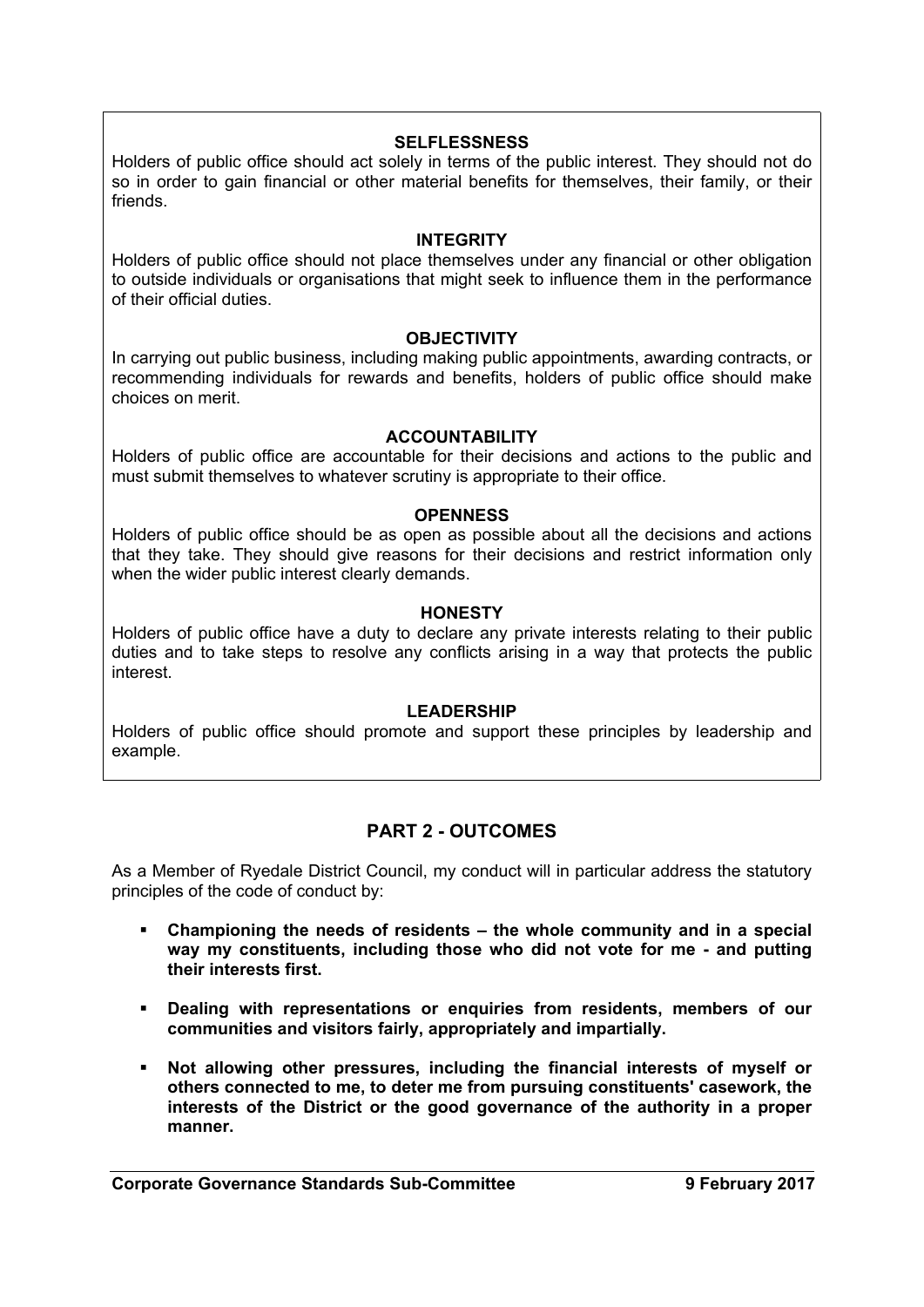- **Exercising independent judgement and not compromising my position by placing myself under obligations to outside individuals or organisations who might seek to influence the way I perform my duties as a member/co-opted member of this authority.**
- **Listening to the interests of all parties, including relevant advice from statutory and other professional officers, taking all relevant information into consideration, remaining objective and making decisions on merit.**
- **Being accountable for my decisions and co-operating when scrutinised internally and externally, including by local residents.**
- **Contributing to making this authority's decision-making processes as open and transparent as possible to enable residents to understand the reasoning behind those decisions and to be informed when holding me and other members to account but restricting access to information when the wider public interest or the law requires it.**
- **Behaving in accordance with all our legal obligations, alongside any requirements contained within this authority's policies, protocols and procedures, including on the use of the Authority's resources.**
- **Valuing my colleagues and staff and engaging with them in an appropriate manner and one that underpins the mutual respect between us that is essential to good local government.**
- **Always treating people with respect, including the organisations and public I engage with and those I work alongside.**
- **Providing leadership through behaving in accordance with these principles when championing the interests of the community with other organisations as well as within this authority.**

## **PART 3 - INTERESTS**

## **Summary**

Part 3 comprises the following three sections:-

- (i) Part A Disclosable Pecuniary Interests
- (ii) Part B Disclosable Other Personal Interests
- (iii) Part C Gifts and Hospitality

The Act further provides for the registration and disclosure of interests and in Ryedale District Council this will be done as follows:

#### **Registering and Declaring Pecuniary and Non-Pecuniary Interests**

You must, within 28 days of taking office as a member or co-opted member, notify your authority's Monitoring Officer of any disclosable pecuniary interest as defined by regulations made by the Secretary of State, where the pecuniary interest is yours, your spouse's or civil partner's, or is the pecuniary interest of somebody with whom you are living with as a husband or wife, or as if you were civil partners.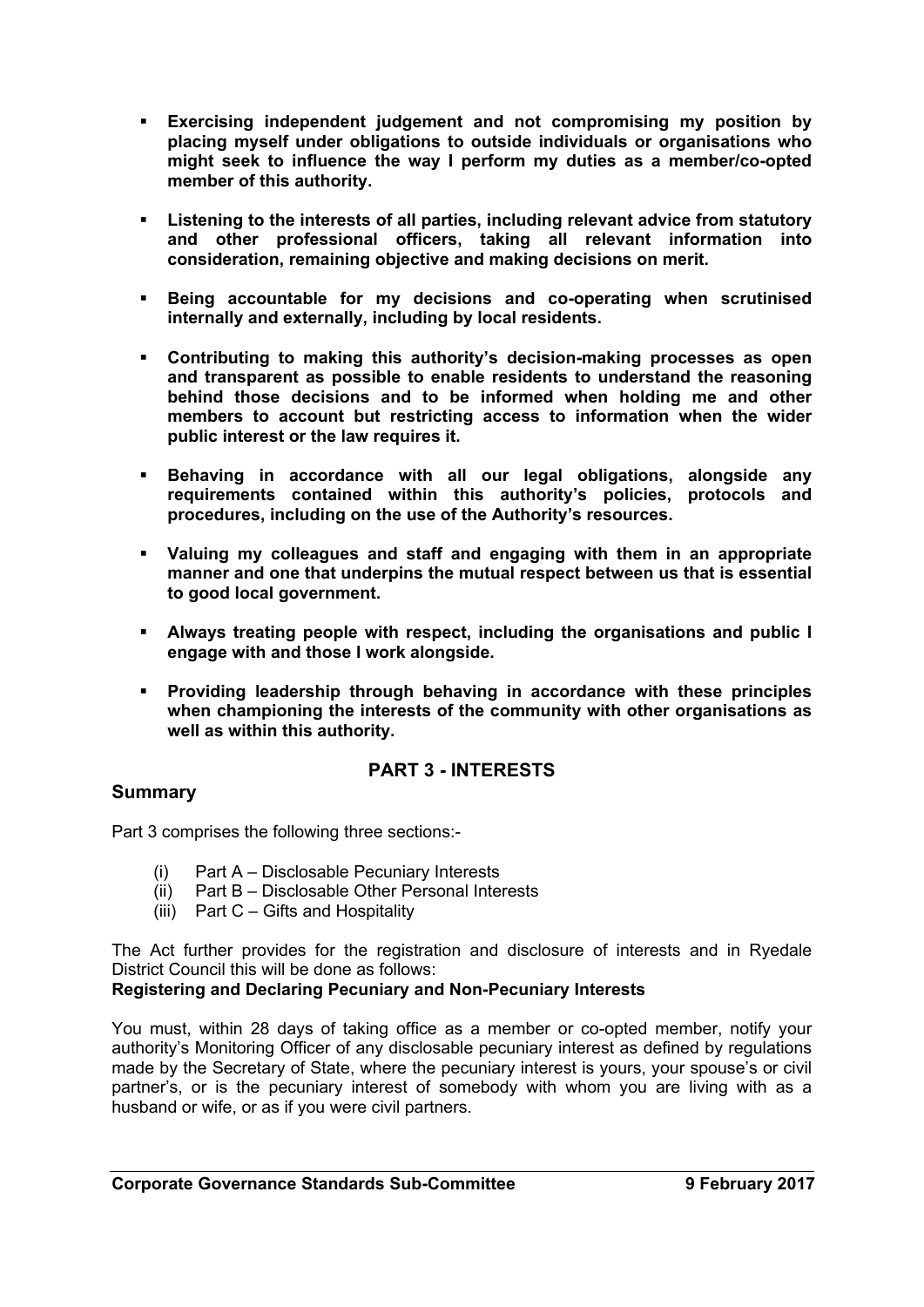In addition, you must, within 28 days of taking office as a member or co-opted member, notify your authority's Monitoring Officer of any disclosable pecuniary or non-pecuniary interest which your authority has decided should be included in the register.

If an interest has not been entered onto the authority's register, then the member must disclose the interest to any meeting of the authority at which they are present, where they have a disclosable interest in any matter being considered and where the matter is not a 'sensitive interest'. <sup>1</sup>

Following any disclosure of an interest not on the authority's register or the subject of pending notification, you must notify the Monitoring Officer of the interest within 28 days beginning with the date of disclosure.

Unless dispensation has been granted, you may not participate in any discussion of, vote on, or discharge any function related to any matter in which you have a pecuniary interest as defined by regulations made by the Secretary of State. Additionally, you must observe the restrictions your authority places on your involvement in matters where you have a pecuniary or other personal interests as defined by your authority. This includes complying with any procedure rule adopted by the Council which requires Members to leave the room during any meeting at which a matter in which they have a disclosable pecuniary or other personal interest is being discussed.

## **PART A – DISCLOSABLE PECUNIARY INTERESTS**

Part A explains the requirements of the Localism Act 2011 (Ss 29-34) and the Relevant Authorities (Disclosable Pecuniary Interests) Regulations 2012, in relation to disclosable pecuniary interests. These provisions are enforced by criminal sanction. They come into force on 1 July 2012.

## **1 Notification of Disclosable Pecuniary Interests**

Within 28 days of becoming a member or co-opted member, you must notify the Monitoring Officer of any 'disclosable pecuniary interests'. These are listed in the attached Appendix.

#### **2 Register of Interests**

Any interests notified to the Monitoring Officer will be included in the register of interests.

A copy of the register will be available for public inspection and will be published on the authority's website.

## **3 Sensitive Interests**

Where you consider that disclosure of the details of a disclosable pecuniary interest could lead to you, or a person connected with you, being subject to violence or intimidation, and the Monitoring Officer agrees, if the interest is entered on the register, copies of the register that are made available for inspection and any published version of

<sup>&</sup>lt;sup>1</sup> A 'sensitive interest' is described in the Localism Act 2011 as a member or co-opted member of an authority having an interest, and the nature of the interest being such that the member or co-opted member, and the authority's Monitoring Officer, consider that disclosure of the details of the interest could lead to the member or co-opted member, or a person connected with the member or co-opted member, being subject to violence or intimidation.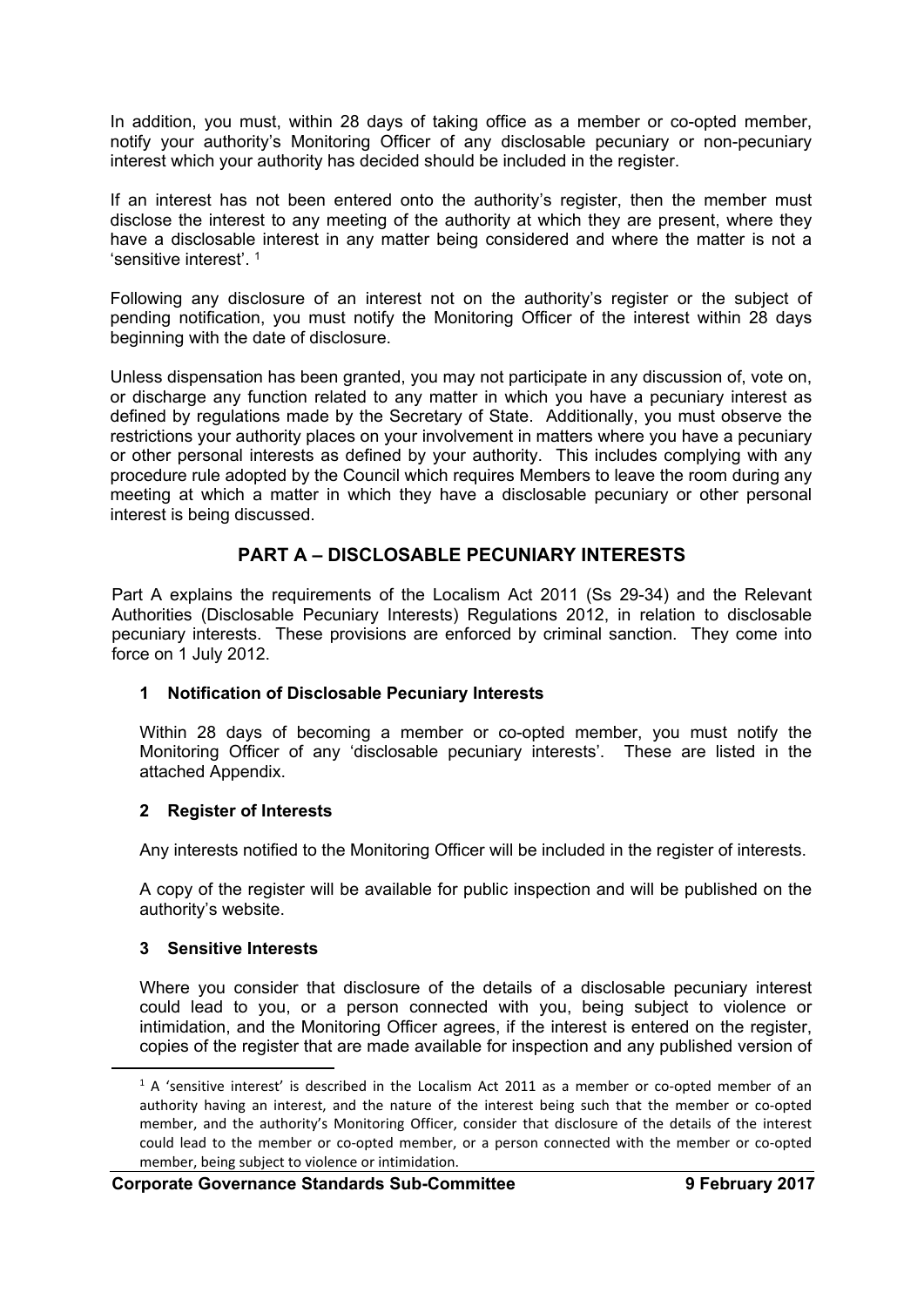the register will exclude details of the interest, but may state that you have a disclosable pecuniary interest, the details of which are withheld under Section 32(2) of the Localism Act 2011.

### **4 Non participation in case of Disclosable Pecuniary Interest**

If you are present at a meeting of the authority, or any committee, sub-committee, joint committee or joint sub-committee of the authority, and you have a disclosable pecuniary interest in any matter to be considered or being considered at the meeting.

- 1. You may not participate in any discussion of the matter at the meeting.
- 2. You may not participate in any vote taken on the matter at the meeting.
- 3. If the interest is not registered, you must disclose the interest to the meeting.
- 4. If the interest is not registered and is not the subject of a pending notification, you must notify the Monitoring Officer of the interest within 28 days.

**Note:** In addition, Standing Order X requires you to leave the room where the meeting is held while any discussion or voting takes place.

#### **5 Dispensations**

The authority may grant you a dispensation, but only in limited circumstances, to enable you to participate and vote on a matter in which you have a disclosable pecuniary interest.

#### **6 Offences**

It is a criminal offence to

- Fail to notify the Monitoring Officer of any disclosable pecuniary interest within 28 days of election
- Fail to disclose a disclosable pecuniary interest at a meeting if it is not on the register
- Fail to notify the Monitoring Officer within 28 days of a disclosable pecuniary interest that is not on the register that you have disclosed to a meeting
- Participate in any discussion or vote on a matter in which you have a disclosable pecuniary interest
- Knowingly or recklessly providing information that is false or misleading in notifying the Monitoring Officer of a disclosable pecuniary interest or in disclosing such interest to a meeting

The criminal penalties available to a court are to impose a fine not exceeding level 5 (currently £5,000) on the standard scale and disqualification from being a councillor for up to 5 years.

## **PART B – DISCLOSABLE OTHER PERSONAL INTERESTS**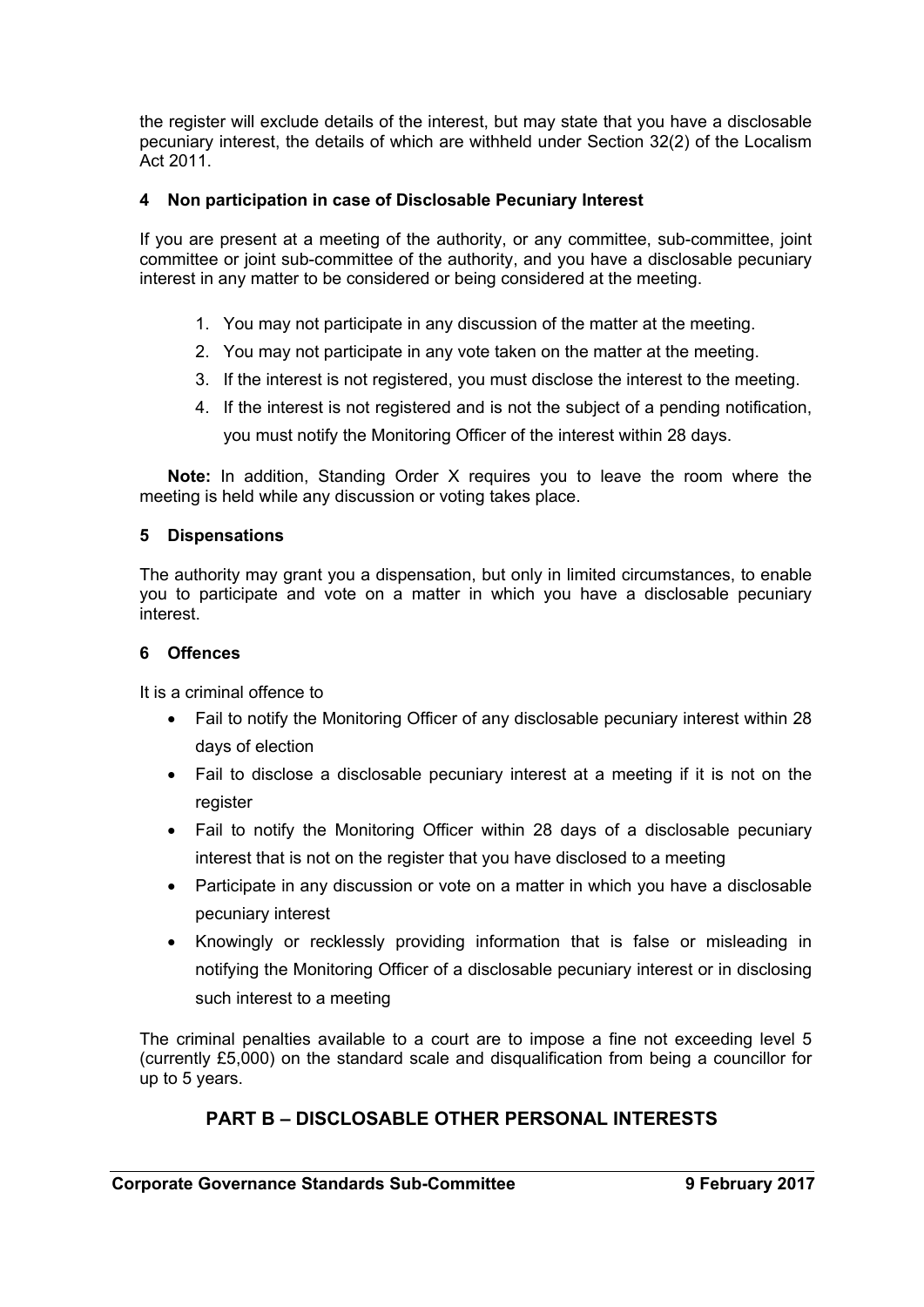Part B relates to the Disclosure of other Personal Interests. The layout follows the Localism Act layout ie notification, disclosure, register, sensitive interests, non participation.

### **Interests**

### **1 Notification of Interests**

- (1) You must, within 28 days of—
	- (a) this Code being adopted by or applied to your authority; or
	- (b) your election or appointment to office (where that is later),

notify the Monitoring Officer in writing of the details of your disclosable pecuniary interests that are notifiable under the Localism Act 2011 and the Relevant Authorities (Disclosable Pecuniary Interest) Regulations 2012, for inclusion in the register of interests, and notify the Monitoring Officer in writing of the details of your other personal interests, where they fall within the following descriptions, for inclusion in the register of interests.

- (2) You have a personal interest in any business of your authority where either—
	- (a) it relates to or is likely to affect—
		- (i) any body of which you are a member or in a position of general control or management and to which you are appointed or nominated by your authority;
		- (ii) any body—
			- (aa) exercising functions of a public nature;
			- (bb) directed to charitable purposes; or
			- (cc) one of whose principal purposes includes the influence of public opinion or policy (including any political party or trade union), of which you are a member or in a position of general control or management.
		- (iii) any easement, servitude, interest or right in or over land which does not carry with it a right for you (alone or jointly with another) to occupy the land or to receive income.
	- (3) You must, within 28 days of becoming aware of any new interest or change to any interest registered under paragraph (1), or as a disclosable pecuniary interest notify the Monitoring Officer of the details of that new interest or change.

#### **2 Disclosure of Interests**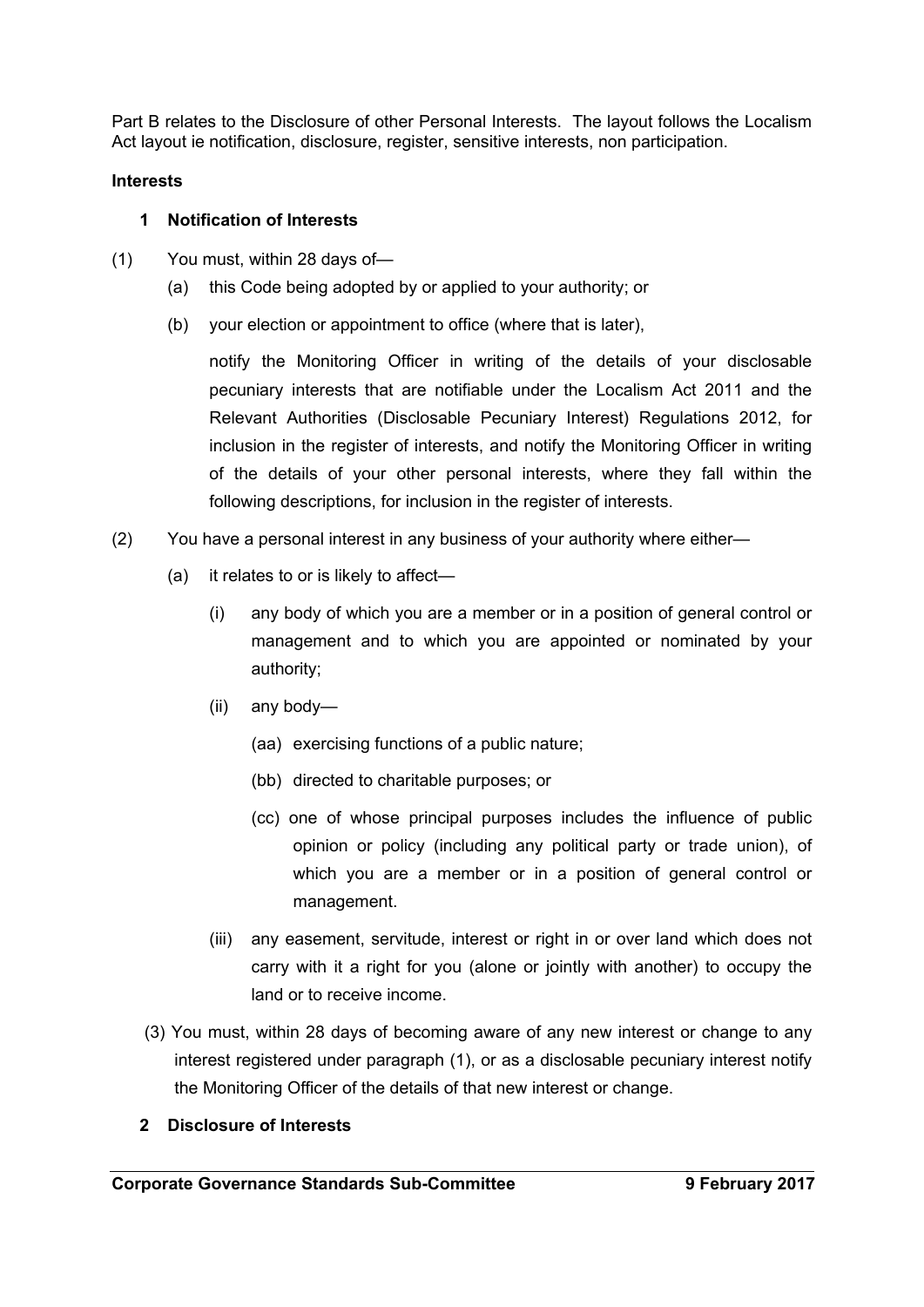(1) Subject to sub-paragraphs (2) to (5), where you have a personal interest described in paragraph 1 above or in paragraph (2) below in any business of your authority, and where you are aware or ought reasonably to be aware of the existence of the personal interest, and you attend a meeting of your authority at which the business is considered, you must disclose to that meeting the existence and nature of that interest at the commencement of that consideration, or when the interest becomes apparent.

(2) (A) You have a personal interest in any business of your authority

- (i) where a decision in relation to that business might reasonably be regarded as affecting your well-being or financial position or the well-being or financial position of a *relevant person* to a greater extent than the majority of other council tax payers, ratepayers or inhabitants of the electoral division or ward, as the case may be, affected by the decision, or
- (ii) it relates to or is likely to affect any of the interests you have registered as a disclosable pecuniary interest.

(B) In sub-paragraph (2)(A), a *relevant person* is—

(a) a member of your family or any person with whom you have a close association; or

(b) any person or body who employs or has appointed such persons, any firm in which they are a partner, or any company of which they are directors;

(c) any person or body in whom such persons have a beneficial interest in a class of securities exceeding the nominal value of £25,000; or

(d) any body of a type described in paragraph  $1(2)(a)(i)$  or (ii).

(3) Where you have a personal interest in any business of your authority which relates to or is likely to affect a person described in paragraph 1(2)(a)(i) or 1(2)(a)(ii)(aa), you need only disclose to the meeting the existence and nature of that interest when you address the meeting on that business.

(4) Where you have a personal interest but, by virtue of paragraph 4, sensitive information relating to it is not registered in your authority's register of members' interests, you must indicate to the meeting that you have a personal interest, but need not disclose the sensitive information to the meeting.

(Note:

(a) "A member of your family" means: your partner (ie your spouse, civil partner or anyone with whom you live in a similar capacity); your parent or parent-in-law; any child, stepchild or sibling of you or your partner, your grandparent,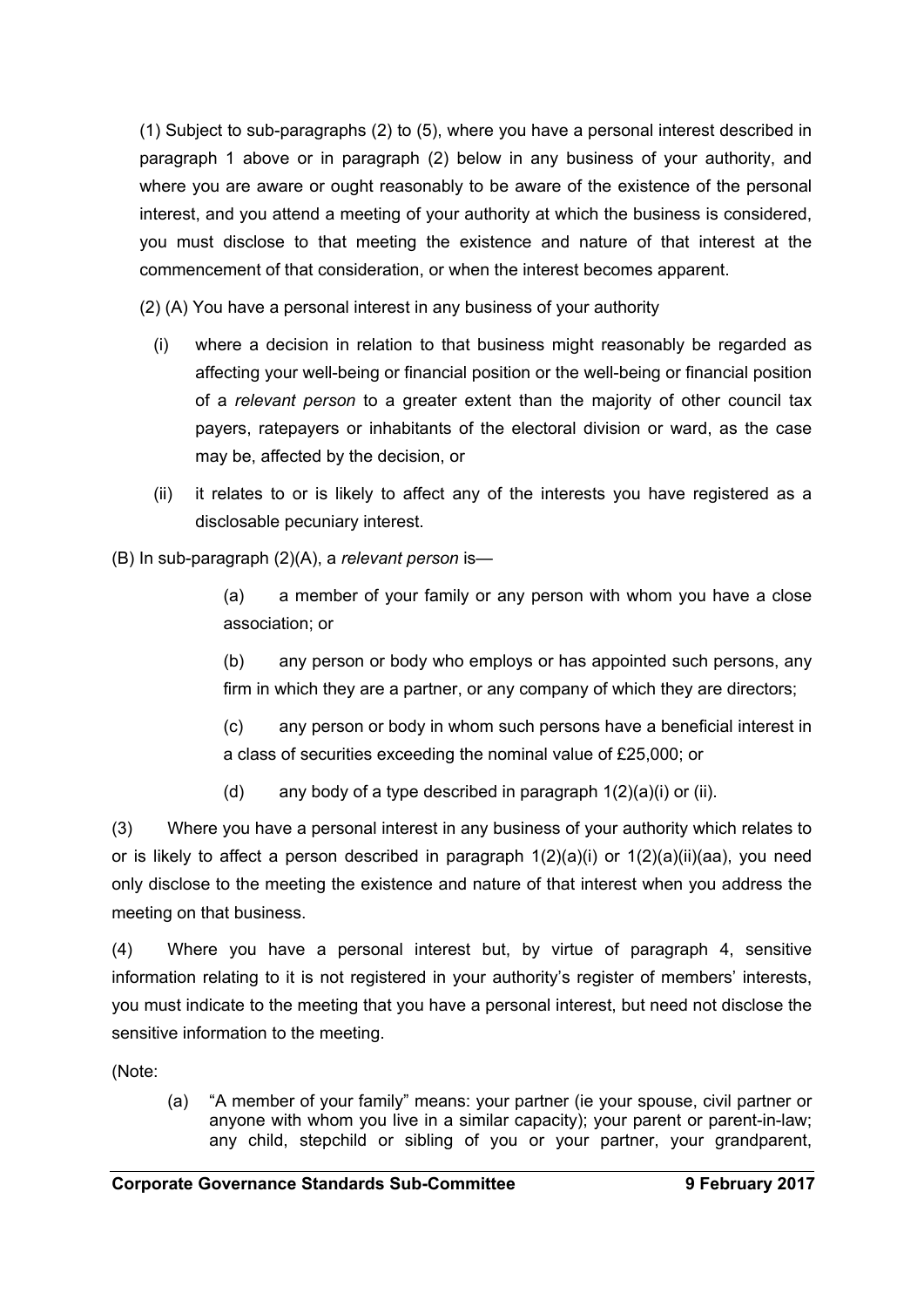grandchild, aunt, uncle, nephew or niece; and the partners of any of those people.

(b) You have a "close association" with someone if your relationship is such that a reasonable member of the public might think you would be prepared to favour or disadvantage that person when deciding a matter which affects them).

### **3 Register of Interests**

Any interests notified to the Monitoring Officer will be included in the register of interests.

A copy of the register will be available for public inspection and will be published on the authority's website.

### **4 Sensitive Interests**

Where you consider that disclosure of the details an interest could lead to you, or a person connected with you, being subject to violence or intimidation, and the Monitoring Officer agrees, if the interest is entered on the register, copies of the register that are made available for inspection and any published version of the register will exclude details of the interest, but may state that you have an interest, the details of which are withheld.

## **5 Non participation in case of Pecuniary Interest**

(1) Where you have a personal interest in any business of your authority you also have a pecuniary interest in that business where the interest is one which a member of the public with knowledge of the relevant facts would reasonably regard as so significant that it is likely to prejudice your judgement of the public interest and where that business—

> (a) affects your financial position or the financial position of a person or body described in paragraph 1(2); or

> (b) relates to or affects the determining of any approval, consent, licence, permission or registration in relation to you or any person or body described in paragraph 1(2) or 2(2) above.

(2) Subject to paragraph (3) and (4), where you have a pecuniary interest in any business of your authority—

(a) You may not participate in any discussion of the matter at the meeting.

- (b) You may not participate in any vote taken on the matter at the meeting.
- (c) If the interest is not registered, you must disclose the interest to the meeting.

(d) If the interest is not registered and is not the subject of a pending notification, you must notify the Monitoring Officer of the interest within 28 days.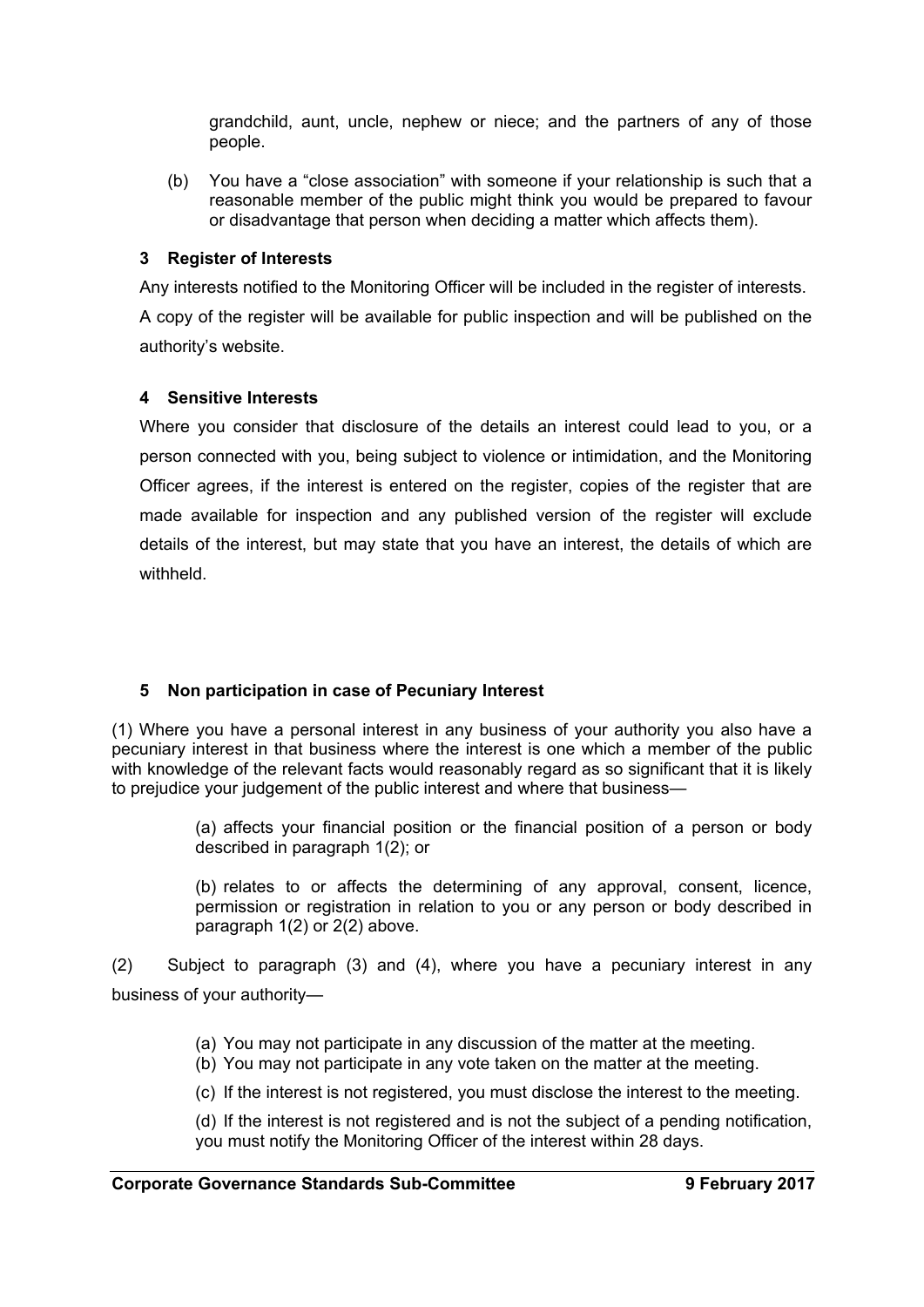**Note:** In addition Standing Order X requires you to leave the room where the meeting is held while any discussion or voting takes place.

(3) Where you have a pecuniary interest in any business of your authority, you may attend a meeting but only for the purpose of making representations, answering questions or giving evidence relating to the business, provided that the public are also allowed to attend the meeting for the same purpose, whether under a statutory right or otherwise and you leave the room where the meeting is held immediately after making representations, answering questions or giving evidence.

(4) Subject to you disclosing the interest at the meeting, you may attend a meeting and vote on a matter where you have a pecuniary interest that relates to the functions of your authority in respect of—

- (i) housing, where you are a tenant of your authority provided that those functions do not relate particularly to your tenancy or lease;
- (ii) school meals or school transport and travelling expenses, where you are a parent or guardian of a child in full time education, or are a parent governor of a school, unless it relates particularly to the school which the child attends;
- (iii) statutory sick pay under Part XI of the Social Security Contributions and Benefits Act 1992, where you are in receipt of, or are entitled to the receipt of, such pay;
- (iv) an allowance, payment or indemnity given to members;
- (v) any ceremonial honour given to members; and
- (vi ) setting council tax or a precept under the Local Government Finance Act 1992.

## **6 Interests arising in relation to Overview and Scrutiny Committees**

In any business before an overview and scrutiny committee of your authority (or of a subcommittee of such a committee) where—

- (a) that business relates to a decision made (whether implemented or not) or action taken by the executive or another of your authority's committees, subcommittees, joint committees or joint sub-committees; and
- (b) at the time the decision was made or action was taken, you were a member of the executive, committee, sub-committee, joint committee or joint subcommittee mentioned in paragraph (a) and you were present when that decision was made or action was taken.

You may only attend a meeting of the overview and scrutiny committee for the purpose of answering questions or giving evidence relating to the business, and you must leave the room where the meeting is held immediately after making representations, answering questions or giving evidence.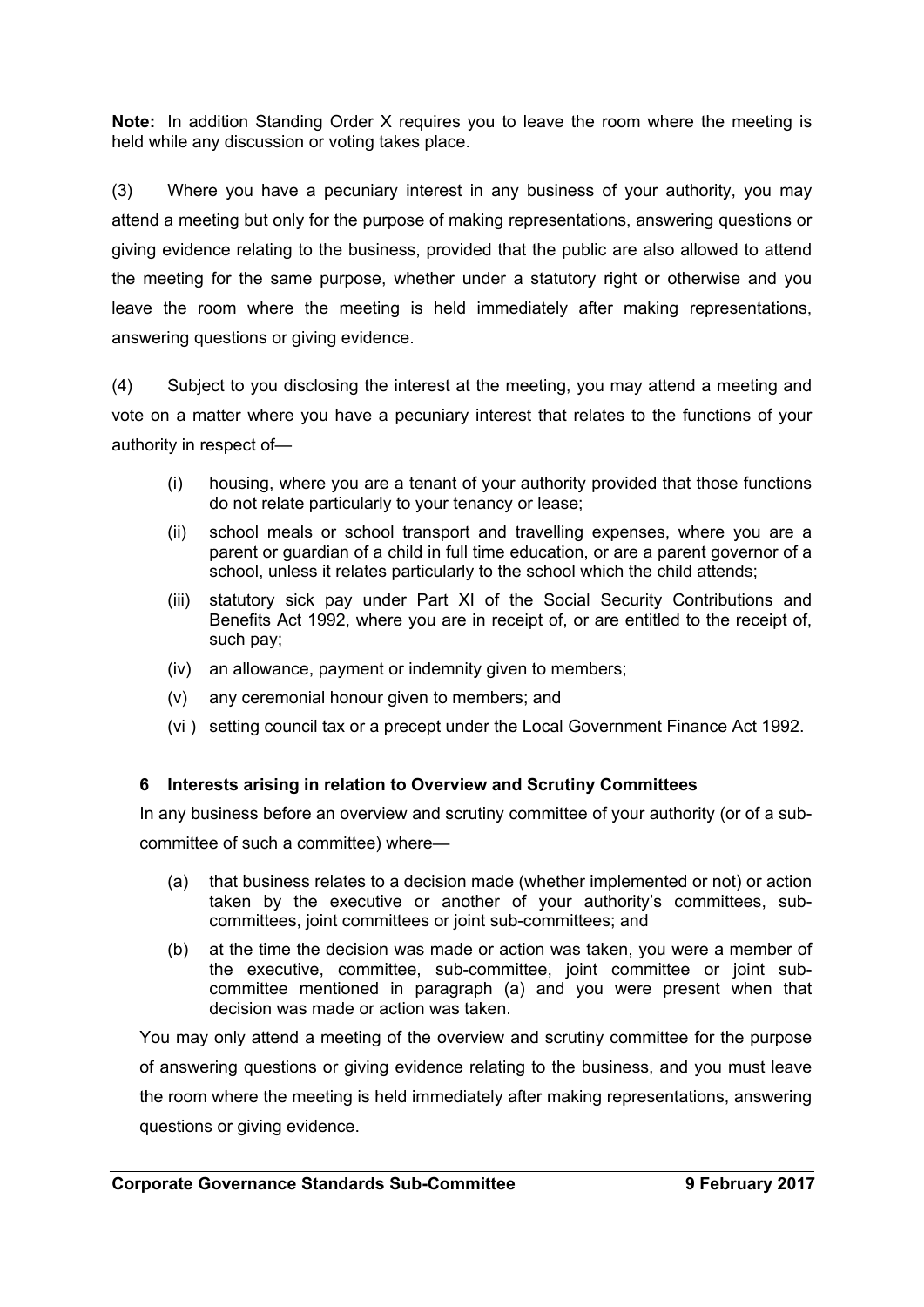## **PART C – GIFTS AND HOSPITALITY**

You must, within 28 days of receipt, notify the Monitoring Officer in writing of any gift, benefit or hospitality with a value in excess of £50 which you have accepted as a member from any person or body other than the authority.

The Monitoring Officer will place your notification on a public register of gifts and hospitality.

This duty to notify the Monitoring Officer does not apply where the gift, benefit or hospitality comes within any description approved by the authority for this purpose.

# **APPENDIX**

## **Disclosable Pecuniary Interests**

The duties to register, disclose and not to participate in respect of any matter in which a member has a Disclosable Pecuniary Interest are set out in Chapter 7 of the Localism Act 2011.

A 'Disclosable Pecuniary Interest' is an interest of yourself or your partner (which means spouse or civil partner, a person with whom you are living as husband or wife, or a person with whom you are living as if you are civil partners) within the descriptions described below.

Disclosable Pecuniary Interests are defined in the Relevant Authorities (Disclosable Pecuniary Interests) Regulations 2012 as follows:-

(In the extracts from the Regulations below, 'M' means you and 'relevant person' means you and your partner, as above).

| <i><b>Interest</b></i>                               | <b>Description</b>                                                                                                                                                                                                                                                              |
|------------------------------------------------------|---------------------------------------------------------------------------------------------------------------------------------------------------------------------------------------------------------------------------------------------------------------------------------|
| Employment, office, trade, profession<br>or vacation | Any employment, office, trade, profession or<br>vocation carried on for profit or gain.                                                                                                                                                                                         |
| Sponsorship                                          | Any payment or provision of any other financial<br>benefit (other than from the relevant authority)<br>made or provided within the relevant period in<br>respect of any expenses incurred by M in<br>carrying out duties as a member, or towards the<br>election expenses of M. |
|                                                      | This includes any payment or financial<br>benefit from a trade union within the meaning of<br>Trade Union<br>and Labour<br>Relations<br>the<br>(Consolidation) Act 1992.                                                                                                        |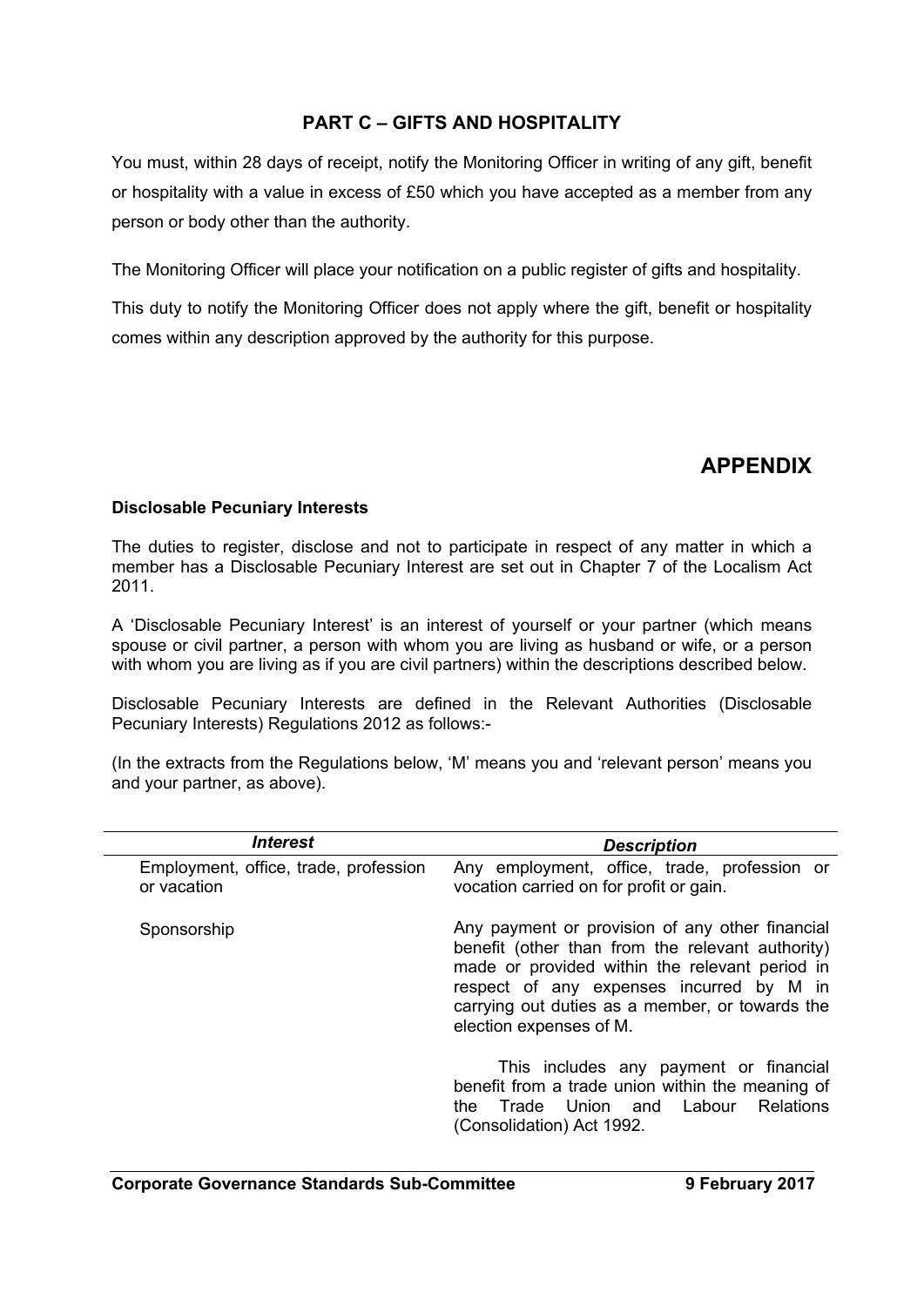| Contracts           | Any contract which is made between the<br>relevant person (or a body in which the relevant<br>person has a beneficial interest) and the relevant<br>authority-<br>(a) under which goods or services are to be                                                                             |
|---------------------|-------------------------------------------------------------------------------------------------------------------------------------------------------------------------------------------------------------------------------------------------------------------------------------------|
|                     | provided or works are to be executed; and<br>(b) which has not been fully discharged.                                                                                                                                                                                                     |
| Land                | Any beneficial interest in land which is within the<br>area of the relevant authority.                                                                                                                                                                                                    |
| Licences            | Any licence (alone or jointly with others) to<br>occupy land in the area of the relevant authority<br>for a month or longer.                                                                                                                                                              |
| Corporate tenancies | Any tenancy where (to M's knowledge)—                                                                                                                                                                                                                                                     |
|                     | (a) the landlord is the relevant authority;<br>$\overline{ }$<br>and                                                                                                                                                                                                                      |
|                     | (b) the tenant is a body in which the<br>relevant person has a beneficial interest.                                                                                                                                                                                                       |
| <b>Securities</b>   | Any beneficial interest in securities of a<br>body where-                                                                                                                                                                                                                                 |
|                     | (a) that body (to M's knowledge) has a<br>place of business or land in the area of the<br>relevant authority; and<br>$(b)$ either-<br>(                                                                                                                                                   |
|                     | (i)<br>the total nominal value of the<br>securities exceeds £25,000 or one<br>hundredth of the total issued share<br>capital of that body; or                                                                                                                                             |
|                     | (ii) if the share capital of that body is of<br>more than one class, the total nominal<br>value of the shares of any one class in<br>which the relevant person has<br>- a<br>beneficial<br>interest<br>exceeds<br>one<br>hundredth of the total issued<br>share<br>capital of that class. |

These descriptions on interests are subject to the following definitions:

"the Act" means the Localism Act 2011;

"body in which the relevant person has a beneficial interest" means a firm in which the relevant person is a partner or a body corporate of which the relevant person is a director, or in the securities of which the relevant person has a beneficial interest;